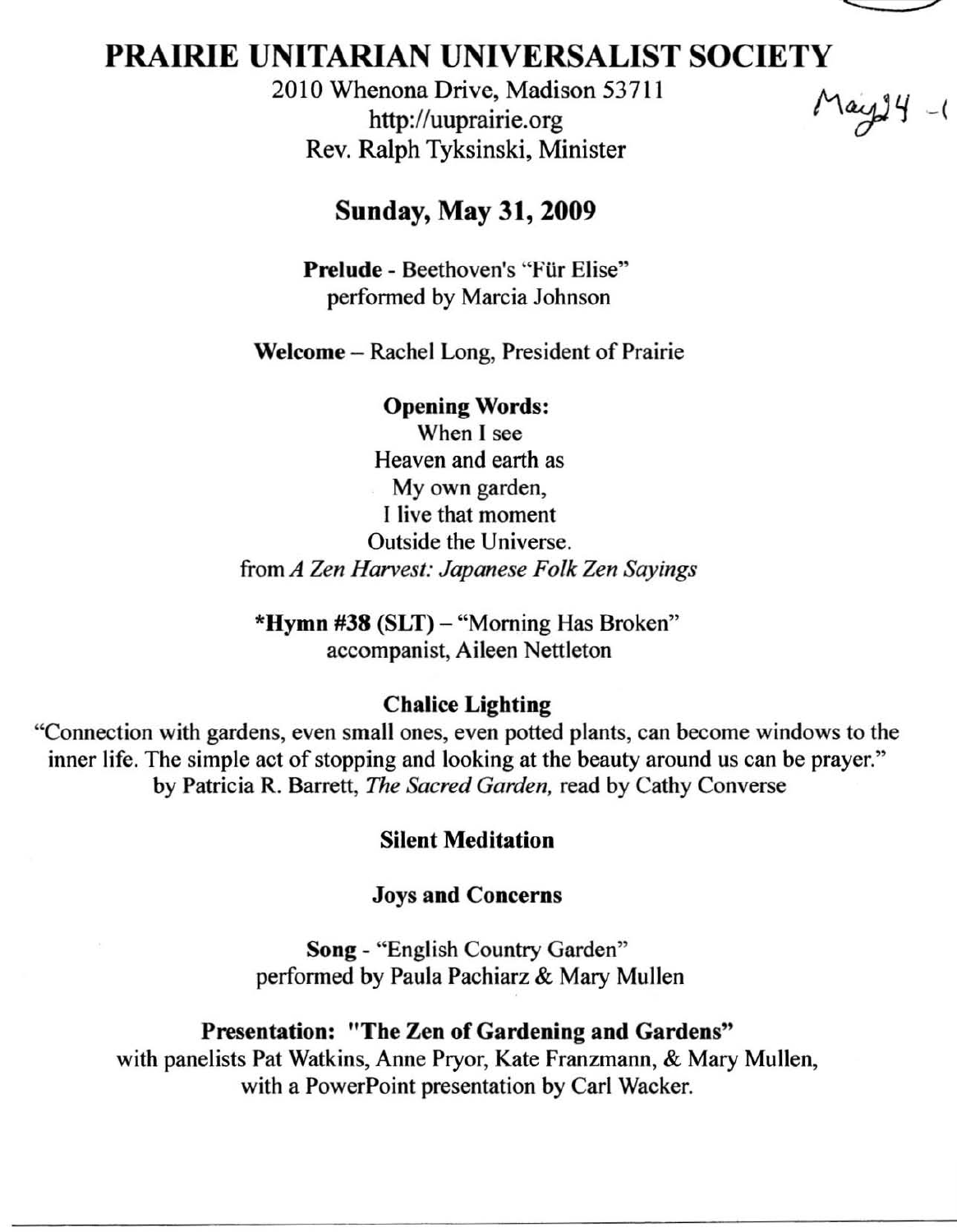#### **Discussion**

**Offering** Offertory - "Aura Lee" by G.R. Poulton, performed by Marcia Johnson

#### Introduction of Guests and Visitors

#### Prairie Announcements

Additional announcements are in your order of service.

"Hymn - the round "White Coral Bells" White coral bells upon a slender stalk Lilies of the valley deck my garden walk Oh, don't you wish that you could hear them ring. That will happen only when the fairies sing. accompanied and led by Aileen Nettleton

Closing Words - Amy Lowell's "The Fruit Garden Path"

'Please stand as you are able.

#### **\*\*\*\*\*\*\*\*\*\*\*\*\*\*\*\*\*\*\*\***

*Welcome to our service! We are glad you are here. Many thanks* to *all who contributed to making this service possible. Please join us after the service for coffee and fellowship.*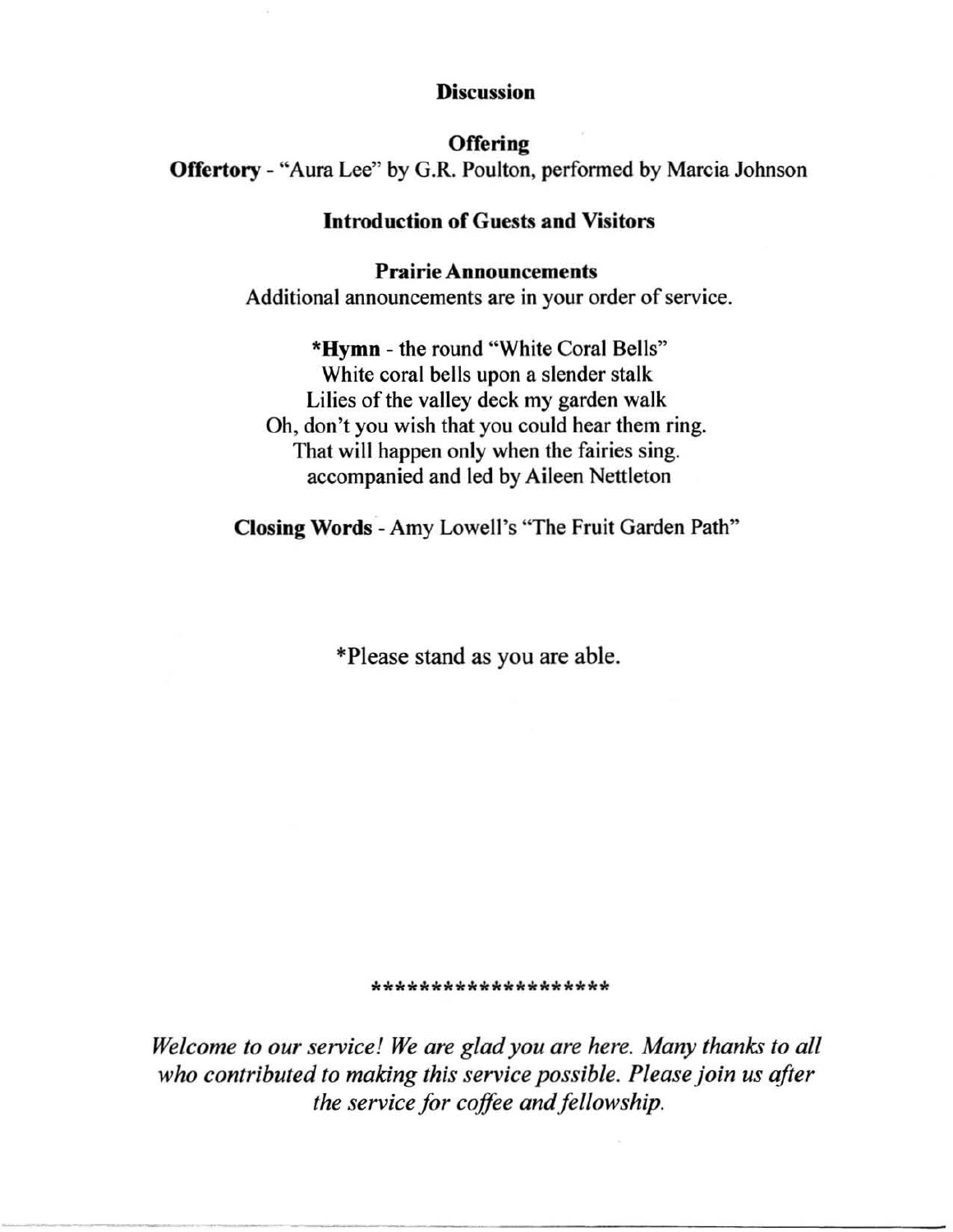### Announcements

Summer Fun with Prairie Kids! We need volunteers on Sunday mornings for our very low-key summer activities. We will have either Xena or Isha to look after the babies each Sunday, but we need volunteers to spend time with the older children. Please sign up to take a tum with our young people! We have games and craft supplies and books on hand. They love to cook and make things and just play together. Trips to the park are another possibility. If you feel uneasy about volunteering solo, find an adult buddy and do it together! We would also like to have a volunteer on hand each week to greet visiting families, show them the downstairs, and tell them a little about our RE program. Please sign up on the sheet in the main meeting room.

Summer Spree (the weekend retreat for grades 6-12) will be July 24-26. Chaperones are needed. Contact Robin Proud or Rebecca Malke-Eligenti for information.

Congregational Study Action Issue (CSAI) and All-Prairie Book Read At the 2008 General Assembly, the delegates voted on the current CSAI, "Ethical Eating: Food and Environmental Justice" which our congregation should be involved in study and action on until 2112, when, after refinements and alterations it will come before the General Assembly to be voted on as the UUA's next Statement of Conscience. As part of Prairie's participation in this ongoing study, we will be having an "AII-Prairie Book Read," culminating in the August 2nd Sunday Service at which we will all discuss the book The Omnivore's Dilemma, by Michael Pollan. (You can get a copy of the book at the library; even using the library's "hold" system you should get a copy within 1-2 weeks.) The purpose of the **CSAI process is to provide the member UUA congregations with an opportunity to mobilize energy,**  ideas, and resources around a common issue, thus providing a deeper understanding of our religious position on the issue, and giving congregations a greater capacity to take effective action on the issue and then resulting in a clear statement of UU policy which will be expressed in our later Statement of **Conscience.** 

New Southwest Madison Farmer's Market begins Every Wedenesday, from June 24 to October 28, there will be a farmer's market in the parking lot of Orchard Ridge UCC at 150lGilbert Road. Hours are 3-7pm.

### Save the Dates!

June 24-28, 2009 UUA General Assembly in Salt Lake City. July 26, 2009 - Joint UU Service at Sauk City August 2, 2009 - All Prairie Book Read service, The Omnivore's Dilemma August 8, 2009 - Potluck Picnic for the Herr Hoyman family at Wingra Park.